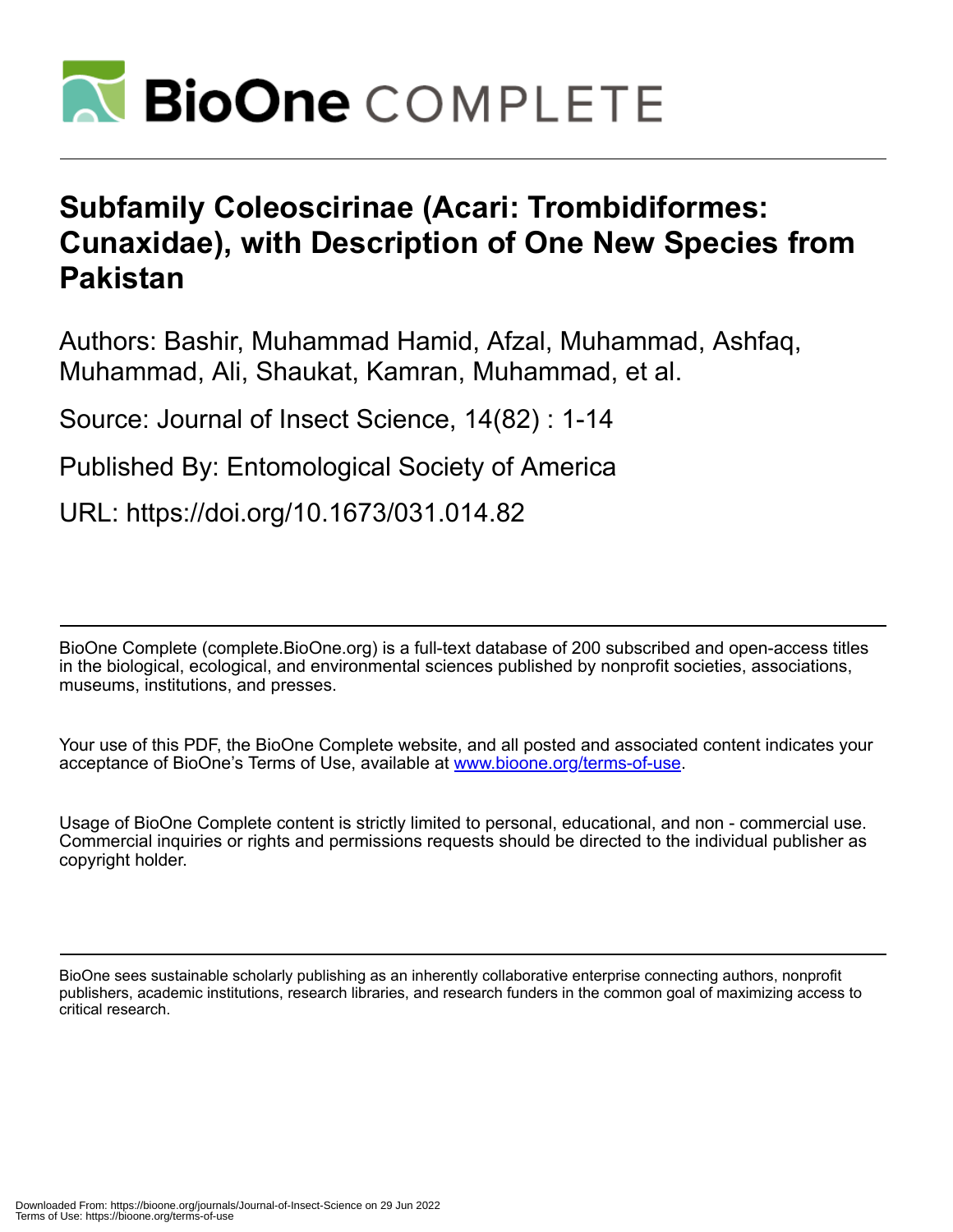

## **Subfamily Coleoscirinae (Acari: Trombidiformes: Cunaxidae), with description of one new species from Pakistan**

Muhammad Hamid Bashir<sup>la\*</sup>, Muhammad Afzal<sup>2b</sup>, Muhammad Ashfaq<sup>1c</sup>, Shaukat Ali<sup>3d</sup>, Muhammad Kamran<sup>2e</sup>, and Sabyan Faris Honey<sup>1f</sup>

<sup>1</sup>Department of Agri. Entomology, University of Agriculture, Faisalabad, Pakistan <sup>21</sup> Iniversity College of Agriculture, University of Sargadha, Sargadha, Pakistan <sup>2</sup>University College of Agriculture, University of Sargodha, Sargodha, Pakistan <sup>3</sup>College of Natural Resource and Environment, South China Agricultural University, China

## **Abstract**

The Coleoscirinae (Acari: Trombidiformes: Cunaxidae) from Pakistan are summarized in this paper. Two species of *Scutascirus* Den Heyer (*S. pirgus* Chaudhri and Akbar and *S*. *tactus*  Chaudhri and Akbar), ten species of *Coleoscirus* Berlese (*C. baptos* (Chaudhri and Akbar), *C. carex* (Inayatullah and Shahid), *C. carnus* Muhammad and Chaudhri, *C. comis* Muhammad and Chaudhri, *C. disparis* Muhammad and Chaudhri, *C*. *irroratus* Muhammad and Chaudhri, *C. mardi* (Inatullah and Shahid), *C. raviensis* Afzal, Ashfaq and Khan, *C*. *tobaensis* Bashir, Afzal, Ashfaq, and Khan, and *C*. *trudus* Bashir, Afzal and Akbar), and three species of *Pseudobonzia* Smiley (*P. ashfaqi* Bashir, Afzal and Akbar, *P. numida* Chaudhri and Akbar, and *P*. *parilus*  Chaudhri) have been previously reported. One new species of *Pseudobonzia*, *Pseudobonzia bakeri* sp. n., is herein described and illustrated. A key to the genera of the subfamily and keys to the species in each genus are given to incorporate the new species from Pakistan. Distribution records of all known species in Pakistan are also given.

**Keywords:** Neoscirulini, Prostigmata

**Correspondence:** a hamid\_uaf@yahoo.com, b chafzal64@yahoo.com, c drashfaqti@yahoo.com, d aliscau@scau.edu.cn, e Kamran1513@gmail.com, f sabyanfarishoney@ymail.com, \*Corresponding author

**Editor:** Takumasa Kondo was editor of this paper.

**Received:** 26 April 2012 **Accepted:** 12 March 2014 **Published:** 7 July 2014

**Copyright:** This is an open access paper. We use the Creative Commons Attribution 3.0 license that permits unrestricted use, provided that the paper is properly attributed.

**ISSN:** 1536-2442 | Vol. 14, Number 82

#### **Cite this paper as:**

Bashir MH, Afzal M, Ashfaq M, Ali S, Kamran M, Honey SF. 2014. Subfamily Coleoscirinae (Acari: Trombidiformes: Cunaxidae), with description of one new species from Pakistan. *Journal of Insect Science* 14(82). Available online: http://www.insectscience.org/14.82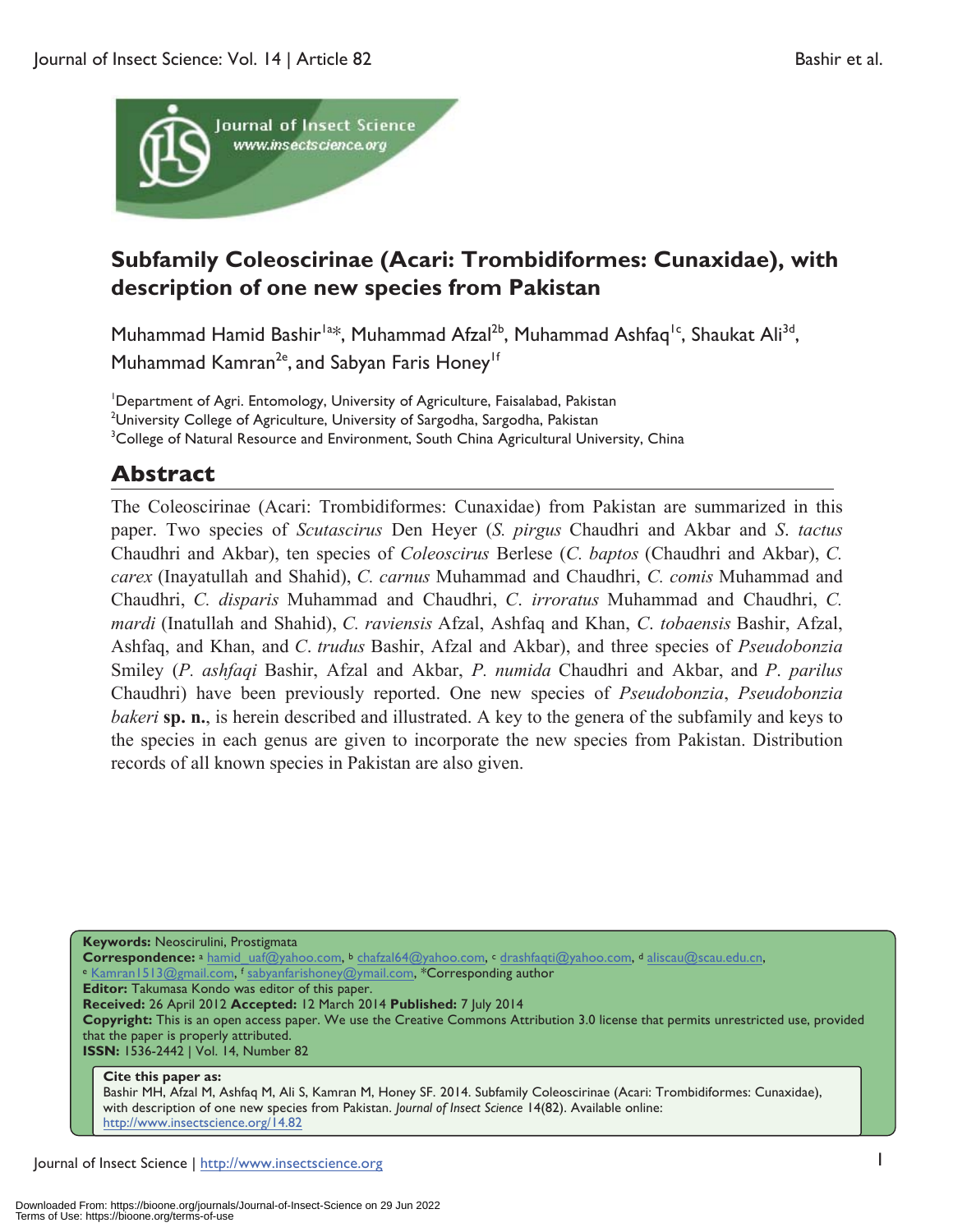#### **Introduction**

Cunaxidae (Acari: Trombidiformes) are important predatory mites. They have been reported to feed on other small arthropods, including harmful mites and soft bodied insects (Nesbsitt 1946; Lord 1949; Schruft 1971; Kuznetzov and Sizova 1978; Youssef et al. 1980; Smiley 1992) and nematodes (Walter and Kaplan 1991). Cunaxidae occupy diverse habitats and have been reported from all parts of the world (Walter and Kaplan 1991; Swift 1996; Walter 1999; Arbabi et al*.* 2002; Tagore and Putatunda 2003; de-Oliveira and Daemon 2003; Tagore and Putatunda 2003; Sionti 2003; Sergeyenko 2005, 2006, 2009, 2011; Mejia-Recamier and Palacios-Vargas 2007; Corpuz-Raros 2007; Kaluz 2009; Den Heyer 2011; Skvarla et al. 2011; Skvarla and Dowling 2012).

Coleoscirinae was erected by Den Heyer (1979). It encompasses two tribes (Coleoscirini and Neoscirulini) and six genera (*Neoscirula* Den Heyer, *Pseudobonzia* Smiley*, Coleobonzia* Den Heyer & Castro, *Coleoscirus* Berlese, *Orangescirula* Bu & Li, and *Scutascirus* Den Heyer). Ninety-one species have thus far been described in this subfamily (Den Heyer 2011). *Neoscirula*, which Smiley (1992) transferred to Bonzinae based on characteristics of the hypostomal setae, has recently been placed back into Coleoscirinae (Den Heyer 2011).

Berlese (1916) erected the genus *Coleoscirus* and included two species, *C. halacaroides* and *C. corniculatus*, in it. Den Heyer (1978) synonymized *Coleoscirus corniculatus* with *Scirus curtipalpis*. Berlese (1916) designated *Coleoscirus halacaroides* as the type species of genus *Coleoscirus*, in spite of an earlier described species, *Coleoscirus curtipalpis*  (Berlese 1888). Ewing (1917) described a new species *Scirus* (= *Coleoscirus*) *simplex* from the U.S.A.

Thor and Willmann (1941) redescribed and provided drawings of *Coleoscirus simplex*, *C. brevicornis*, *C. curtipalpis*, *C. halacaroides*, and *C. curtipalpis* (as *C*. *corniculatus*). Baker and Hoffmann (1948) redescribed and provided the drawings of *C. curtipalpis*, *C. brevicornis*, and *C. simplex*. They also described and gave drawings of a new species, *Cunaxa mexicana* (= *Coleoscirus mexicanus* Baker & Hoffmann, 1948) from Mexico and the U.S.A.

Smiley (1975) provided a new genus name, *Pseudocunaxa*, for species related to and including *Coleoscirus simplex*.. This new genus name is a synonym of *Coleoscirus* Berlese, 1916 (Den Heyer 1980a). Den Heyer (1979) described two new species, *C. tuberculatus* and *C. magdalenae*, from Africa and gave a key for these two species. Den Heyer (1980a) described three new species, *Coleoscirus coatesi*, *C. buartus*, and *C. breslauensis*, and prepared a comprehensive key. Den Heyer (1980b) included the genus *Coleoscirus* in the subfamily Coleoscirinae, in his new tribe Coleoscirini, along with the genus *Scutascirus*. He mentioned the genus *Pseudocunaxa* Smiley, 1975 as synonym of genus *Coleoscirus*. Tseng (1980) erected a new genus, *Lapicunaxa*, with *Lapicunaxa horidula* as its type species.

Den Heyer (1979) synonymized *Pseudocunaxa* with *Coleoscirus*. Chaudhri and Akbar (1985) and Inayatullah and Shahid (1993) apparently missed that publication or did not agree with it and described species in the genus *Pseudocunaxa*. In 1992, Smiley gave the new classification system for Cunaxidae family, as he synonymized *Pseudocunaxa* and *Lapicunaxa* with *Coleoscirus* and described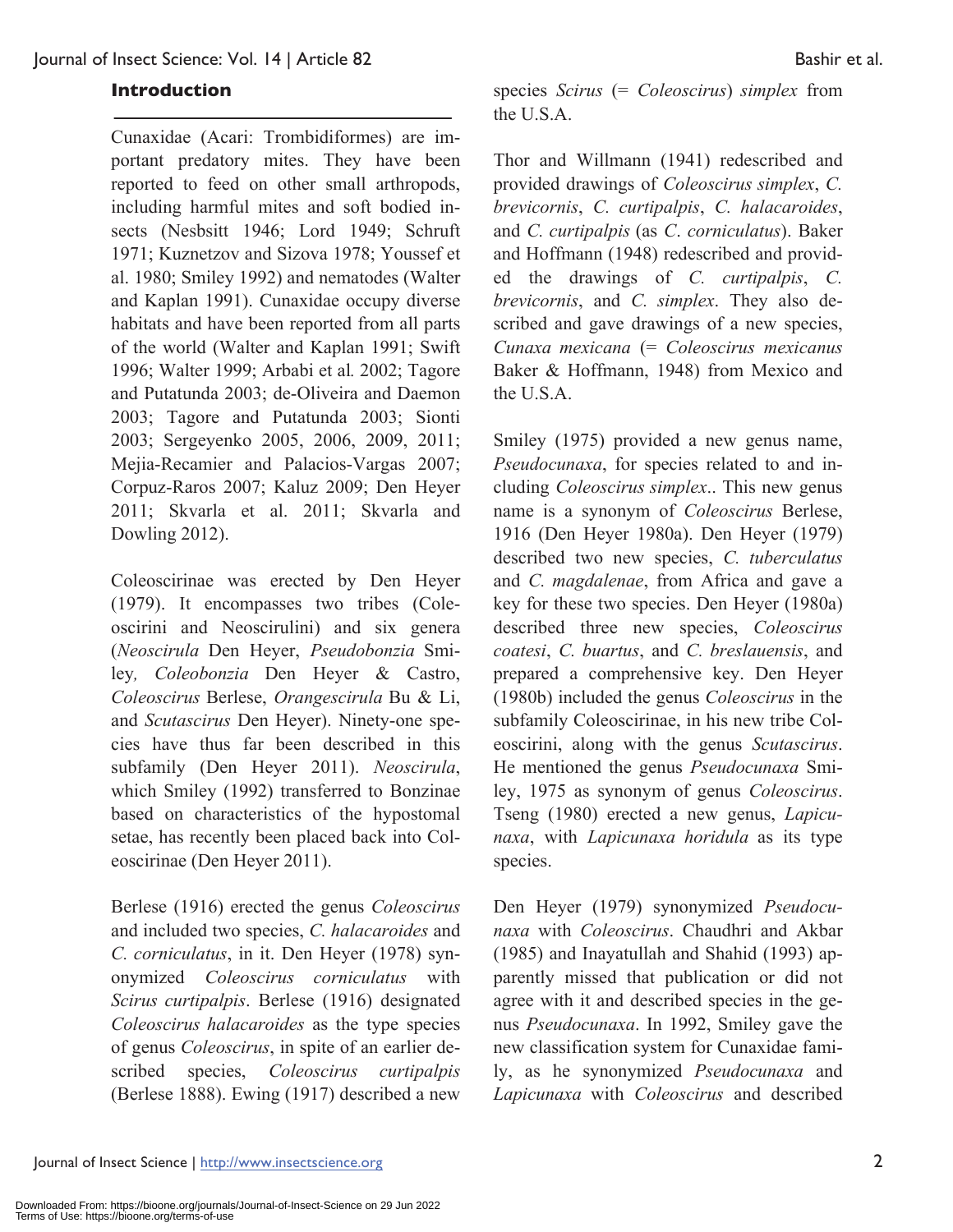11 species of this genus, including the species of Chaudhri and Akbar (1985). Later, Muhammad and Chaudhri (1992a, b) and Bashir et al. (2006, 2008) contributed to the fauna of this genus from Pakistan.

The genus *Pseudobonzia* was erected by Smiley (1975). He designated *Cunaxa reticulata* Heryford as its type species. Den Heyer (1977) described six new species from the Ethiopian region and placed this genus in the subfamily Coleoscirinae (Den Heyer 1980b). Later, Den Heyer (1980a), Luxton (1982), Liang (1984), Sepasgosarian (1984), Chaudhri and Akbar (1985), Michocka (1987), Smiley (1992), and Bashir et al. (2008) made significant contributions to the fauna of this genus worldwide.

The genus *Scutascirus* was erected by Den Heyer (1976). He designated *Scutascirus polyscutosus* as its type species. Den Heyer (1979, 1980a), Sepasgosarian (1984), Chaudhri and Akbar (1985), Smiley (1992), and Lin et al. (2001) have contributed to the knowledge of Cunaxidae.

#### **Materials and Methods**

Sieve collection was used for field collecting. The plant parts, such as leaves, twigs, and inflorescences, were beaten on a sieve held over a white piece of paper. Cunaxids were sorted with the help of a magnifying lens and stored in vials containing 70% alcohol and few drops of glycerin. Materials such as soil and leaf debris that could not be processed in the field were processed in Berlese funnels for at least 24 hours. They were subsequently sorted under a binocular microscope and preserved in 70% ethanol. The specimens were mounted permanently on glass slides using Hoyer's medium and identified using a phase contrast microscope. Illustrations were prepared by

using an ocular grid. The identification of the species was done with the help of existing keys and literature. The setal nomenclature of Kethley (1990) has been adopted. All the measurements (in  $\mu$ m) and ranges are given in the description. The following abbreviations are used in this manuscript:

asl: attenuate solenidion bsl: blunt ended solenidion sts: simple tactile setae T: trichobothrium Peo: cunaxid peg organ on tarsi I

#### **Nomenclature**

This publication and the nomenclature it contains have been registered in Zoobank. The LSID number is:

urn:lsid:zoobank.org:pub:13C6436F-7557- 439D-B4A1-A7C8F07D3530

It can be found online by inserting the LSID number after www.zoobank.org/

## **Results and Discussion**

### **Key to genera of the subfamily Coleoscirinae (Smiley, 1992)**

1) Ventral idiosoma with sub triangular plate adjacent to ventrolateral coxal and genital plates-----------------*Scutascirus* Den Heyer - Ventral idiosoma without sub triangular plate adjacent to ventrolateral coxal and genital plates--------------------------------------2

2) Female with sternal and ventrolateral plates. Dorsum with a single shield extending from propodosoma into hysterosomal region-- --------------------------------*Coleoscirus* Berlese - Female without sternal and ventrolateral plates. Dorsum with a single shield confined to propodosomal region----------------

------------------------------*Pseudobonzia* Smiley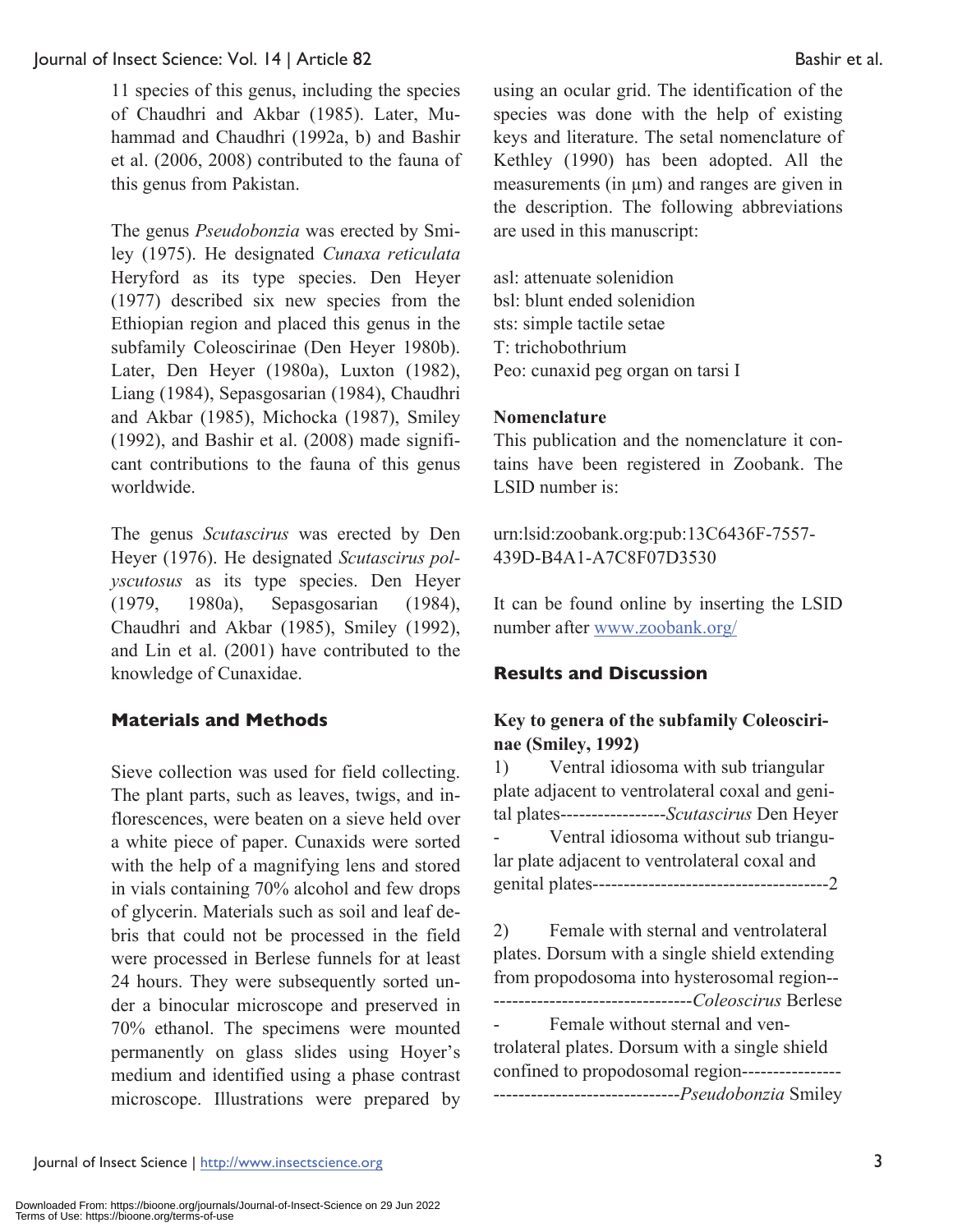#### **Genus** *Scutascirus*

### **Key to species of the genus** *Scutascirus*  **known from Pakistan**

1) Gnathosoma with striations at base, palp telofemur with 1 seta ------------------------ ------------------------ *tactus* Chaudhri & Akbar

2) Gnathosoma with reticulations at base, palp telofemur with 1 seta and 1 spine---------- ------------------------ *pigrus* Chaudhri & Akbar

#### *Scutascirus pigrus* Chaudhri & Akbar

*Scutascirus pigrus* Chaudhri & Akbar, 1985: 231

Known distribution: Pakistan: Faisalabad Known source: Rawan (*Vigna sinensis*)

#### *Scutascirus tactus* Chaudhri & Akbar

*Scutascirus tactus* Chaudhri & Akbar, 1985: 229 Known distribution: Pakistan: Gujranwala

Known source: Jute (*Corchorus capsularis*)

#### **Genus** *Coleoscirus*

#### **Key to species of the genus** *Coleoscirus*  **known from Pakistan**

1) Dorsal shield with 4 pairs of setae in hysterosomal region -----------------------------2 - Dorsal shield with more than 4 pairs of setae in hysterosomal region--------------------4

2) Palp tibiotarsus with large spur on inner medial surface; genital shield with 4 pairs of simple setae ------------------------*---- -----------------------------trudus* Bashir & Afzal Palp tibiotarsus with small tubercle on inner medial surface; genital shield with 3 pairs of simple setae------------------------------3

3) Genu IV with 5 setae; tibia I with 7 setae---------------*carex* (Inayatullah & Shahid)

Genu IV with 6 setae; tibia I with 6 setae--------------*mardi* (Inayatullah & Shahid)

4) Dorsal shield with 6 pairs of simple setae in hysterosomal region -------------------5 - Dorsal shield with 5 pairs of simple setae in hysterosomal region -------------------7

5) Venter with 6 pairs of simple setae between lateral plates and distal part of body in addition to setae of anal and genital region- --------*raviensis* Bashir, Afzal, Ashfaq & Khan

- Venter with less than 6 pairs of simple setae between lateral plates and distal part of body in addition to setae of anal and genital region ----------------------------------------------6

6) Leg genu IV with 6 setae; venter with 4 pairs of simple setae between lateral plates and genital region---------------------------------- -------*tobaensis* Bashir, Afzal, Ashfaq & Khan Leg genu IV with 7 setae; Venter with 5 pairs of simple setae between lateral plates and genital region---------------------------------- -----------------*carnus* Muhammad & Chaudhri

| 7)  | Coxa II with 2 setae-----------------------<br>---------------------- <i>-baptos</i> (Chaudhri & Akbar)                                                                                 |
|-----|-----------------------------------------------------------------------------------------------------------------------------------------------------------------------------------------|
| 8)  | Basifemur III with 4 setae----------------9<br>Basifemur III with 5 setae------------10                                                                                                 |
| 9)  | Genu I with 8 setae; telofemur I with 4<br>setae--------------------------------simplex (Ewing)<br>Genu I with 9 setae; telofemora I with<br>5 setae------irroratus Muhammad & Chaudhri |
| 10) | Para anal seta present----------------------<br>------------------comis Muhammad & Chaudhri<br>Para anal seta absent-------------------11                                               |
| 11) | Genu I-IV with 8-7-6-6 setae-----------                                                                                                                                                 |

----------------*kayfayati* (Inayatullah & Shahid)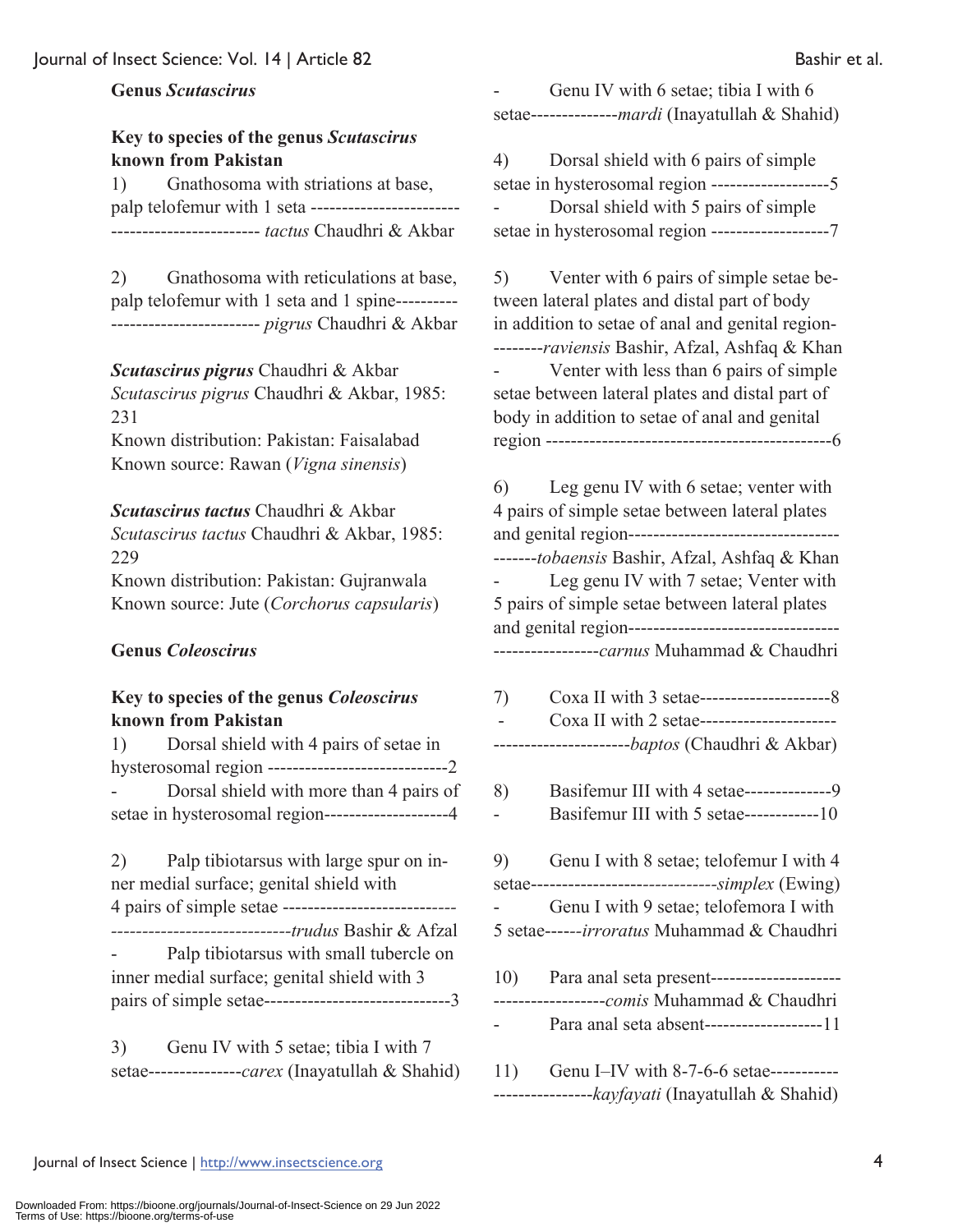Genu I–IV with 9-8-6-7 setae---------------------------*disparis* Muhammad & Chaudhri

## *Coleoscirus baptos* (Chaudhri & Akbar)

*Pseudocunaxa baptos* Chaudhri & Akbar, 1985: 223 Known distribution: Pakistan: Charrapani (Murree) Known source: Pine (*Pinus* spp.)

*Coleoscirus carex* (Inayatullah & Shahid) *Pseudocunaxa carex* Inayatullah & Shahid, 1993: 318 Known distribution: Pakistan: Peshawar Known source: Rotten leaves

### *Coleoscirus carnus* Muhammad & Chaudhri *Coleoscirus carnus* Muhammad & Chaudhri, 1992: 309

Known distribution: Pakistan: Peshawar Known source: Pear (*Pyrus communis*)

*Coleoscirus comis* Muhammad & Chaudhri *Coleoscirus comis* Muhammad & Chaudhri, 1992: 99 Known distribution: Pakistan: Faisalabad Known source: Stored wheat

*Coleoscirus disparis* Muhammad & Chaudhri *Coleoscirus disparis* Muhammad & Chaudhri, 1992: 310 Known distribution: Pakistan: Karachi Known source: Stored rice (*Oryza sativa*)

## *Coleoscirus irroratus* Muhammad &

Chaudhri *Coleoscirus irroratus* Muhammad & Chaudhri, 1992: 99 Known distribution: Pakistan: Shahkot, Gujranwala, Faisalabad Known source: Wheat (*Triticum aestivum*), sugarcane, debris

## *Coleoscirus kifayati* (Inayatullah & Shahid)

*Pseudocunaxa kifayati* Inayatullah & Shahid, 1993: 315 Known distribution: Pakistan: Peshawar Known source: Banana (*Musa paradisiaca*)

#### *Coleoscirus mardi* (Inatullah & Shahid)

*Pseudocunaxa mardi* Inatullah & Shahid, 1993: 316 Known distribution: Pakistan: Mingora (Swat) Known source: Rice (*Oryza sativa*)

## *Coleoscirus raviensis* Bashir, Afzal, Ashfaq & Khan

*Coleoscirus raviensis* Bashir, Afzal, Ashfaq & Khan, 2008: 453 Known distribution: Pakistan**:** Lahore, Kasoor, Sialkot, Bahawalpur Known source: Plant debris

#### *Coleoscirus simplex* Ewing

*Scirus* simplex Ewing, 1917: 150 *Cunaxa* simplex (Ewing), Thor & Willmann, 1941: 172; Baker & Hoffmann, 1948: 240; Muma, 1960: 324; Shiba, 1978: 114 *Pseudocunaxa* simplex Smiley, 1975: 241; Chaudhri, 1977:43; 1985:223; Inayatullah & Shahid, 1993: 315 *Coleoscirus* simplex (Ewing), den Heyer, 1979c: 524; 1980d: 105; Sepasgosaran, 1984: 143

Known distribution: Pakistan: Faisalabad, Multan, Khanewal, Layyah, Lodhran, Toba Tek Singh, Lahore, Okara, Sahiwal, Gujranwala,

Known source: Plant debris, cucumber, tomato, brinjal, citrus

#### *Coleoscirus tobaensis* Bashir, Afzal, Ashfaq & Khan

*Coleoscirus tobaensis* Bashir, Afzal, Ashfaq & Khan, 2008: 455 Known distribution: Pakistan: Faisalabad, T.T. Singh, Chakwal, Sialkot Known source: Plant debris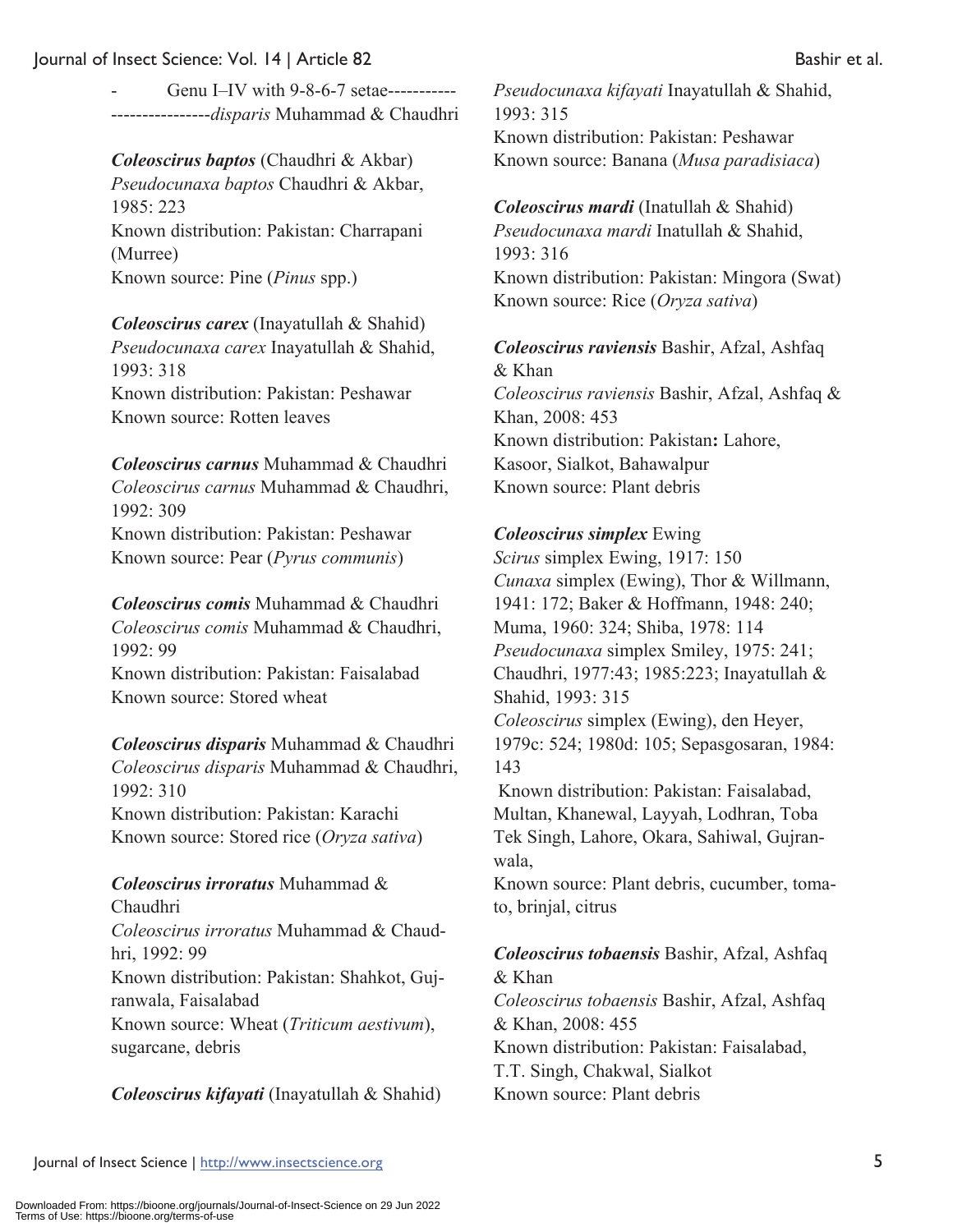*Coleoscirus trudus* Bashir, Afzal & Khan *Coleoscirus trudus* Bashir, Afzal & Khan, 2006: 74 Known distribution: Pakistan: Faisalabad, Muzzafarghar, Toba Tek Singh, Kasoor, D.G. Khan Known source: Leaf debris

#### **Genus** *Pseudobonzia*

### **Key to species of genus** *Pseudobonzia*  **known from Pakistan**

| 1)                 | Palp tibiotarsus with thick spine-like                  |
|--------------------|---------------------------------------------------------|
|                    |                                                         |
| <b>All Control</b> | Palp tibiotarsus without thick spine-                   |
|                    | like seta--------------------------------bakeri, sp. n. |

2) Ventral hysterosoma with 5 pairs simple setae between coxae II and distal part of the body excluding setae of anal and genital region----------------------------*parilus* Chaudhri Ventral hysterosoma with more than 5 pairs simple setae between coxae II and distal part of the body excluding setae of anal and genital region--------------------------------------3

3) Venter with 7 pairs simple setae between coxae II and distal part of the body in addition to setae of anal and genital region; coxa IV with 2 setae---------------------------- ---------------------*numida* Chaudhri & Akbar Venter with 6 pairs simple setae between coxae II and distal part of the body in addition to setae of anal and genital region;

coxa IV with 3 setae---------------------------------*-------------------ashfaqi* Bashir, Afzal & Akbar

*Pseudobonzia ashfaqi* Bashir, Afzal & Akbar *Pseudobonzia ashfaqi* Bashir, Afzal and Akbar, 2008: 77 Known distribution: Pakistan: Faisalabad Known source: Plant debris

*Pseudobonzia numida* Chaudhri & Akbar

*Pseudobonzia numida* Chaudhri & Akbar, 1985: 220 Known distribution: Pakistan: Hassanabdal Known source: Fungus

#### *Pseudobonzia parilus* Chaudhri

*Pseudobonzia parilus* Chaudhri, 1977: 45 Known distribution: Pakistan: Sialkot Known source: Chili peppers (*Capsicum frutescens*)

*Pseudobonzia bakeri,* Bashir, Afzal, Ashfaq, Raza & Kamran, **sp. n.**  (Figures 1–4)

#### **Female**

**Gnathosoma.** Gnathosoma 140 long and 80 wide. Hypostome sub rectangular, cone shaped distally; with 4 pairs hypognathal setae  $(hg_1-hg_4)$  (Figure 1A). Palp 5 segmented, measuring 110. Chaetotaxy of palp as follows: trochanter none; basifemur with one simple seta; telofemur with one simple seta; genu with 4 simple setae; tibiotarsus terminating in a claw, with 6 simple setae (Figure 1B).

Chelicerae 135 long, terminating in a claw, with one simple dorsomedial seta, dorsal and ventral sides with papillae (Figure 1C).

**Dorsum.** Body 370 long (without gnathosoma) and 270 wide. Propodosoma with a weakly sclerotized sub rectangular shield bearing randomly placed different sized papillae. Propodosomal shield with sensillae *vi* and *sce* measuring 100 and 115, respectively, and propodosomal setae *ve* measuring 17, *sci* measuring 11.

Hysterosoma separated from propodosoma by papillae bearing striae. Hysterosoma with setae *c1*, *c2*, *d1*, *e1*, *f1*, *f2*, *h1*, and *h2* measuring 11, 11, 11, 11, 13, 12, 17, and 17, respective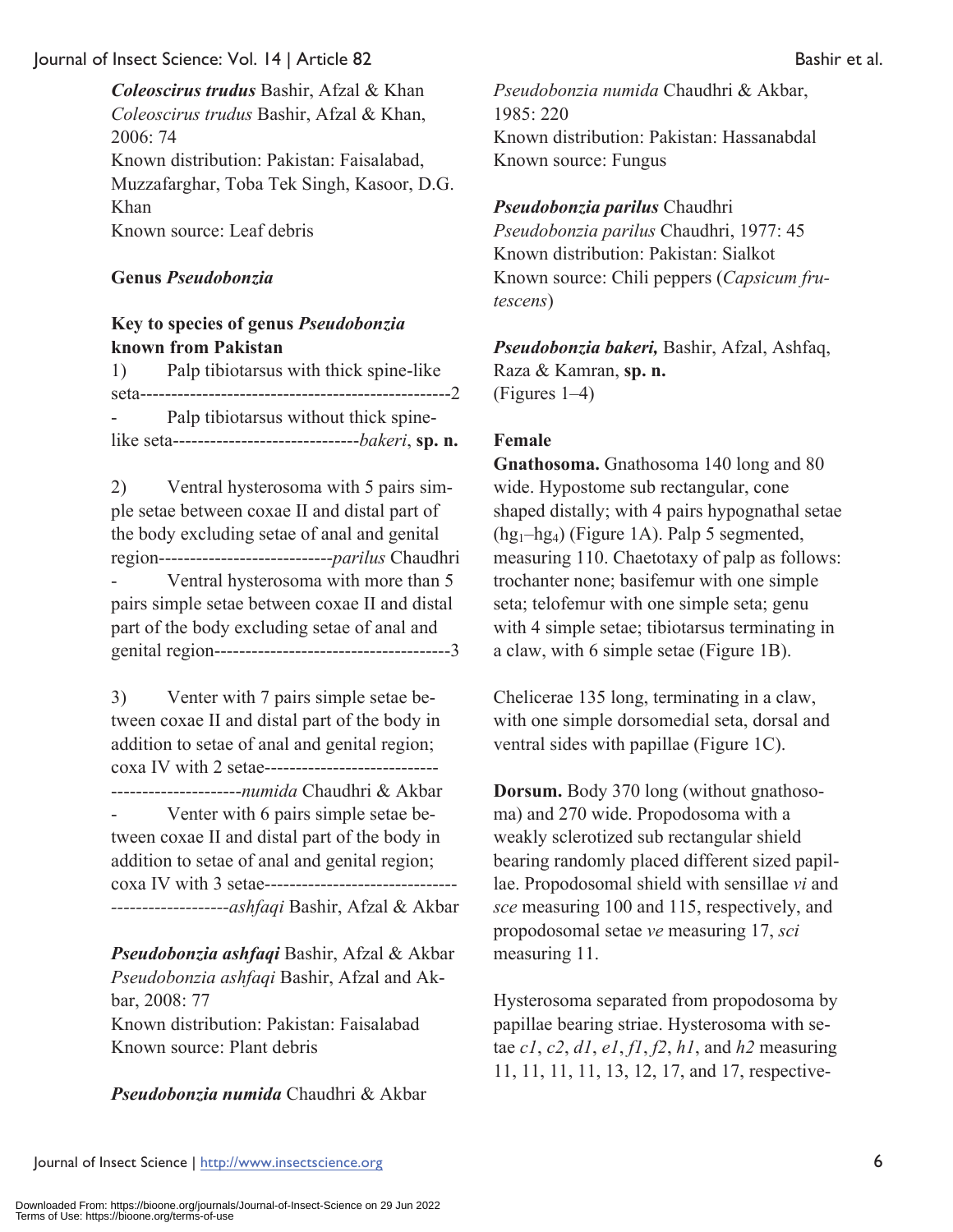ly. Hysterosoma with one pair of cupules, *im*, on integument anterior to setae *f1* (Figure 2).

**Venter.** Venter with papillate striations. Coxae I–II contiguous, connected by small lateral apodemes; coxae III–IV contiguous, broader than coxae I–II. Ventral hysterosoma with 1 pairs propodogastral simple setae and 7 pairs hysterogastral setae in addition to setae of anal and genital region. Genital shield with two valves bearing papillae. Each valve with 4 genital setae  $(g_1-g_4)$  longitudinal aligned and 2 genital suckers. Two pairs of anal setae (*a*) and one pair of paranal setae (*pa*) present. One pair minute pores near anal shield (Figure 3).

**Legs.** All legs pitted with papillae and blunt ended. Legs I–IV measuring (from trochanter base to the tip of tarsus) 193, 185, 185, and 187 respectively. Chaetotaxy of legs I–IV as follows: Coxae 3-3-3-3 *sts*; trochanters 1-1-2- 1 *sts*; basifemora 2-4-4-2 *sts*; telofemora 5-5- 4-4 *sts*; genua 8 (3 *asl* + 5 *sts*)-8-6-5 *sts*; tibiae 7 (1 *asl* + 1 *bsl* + 5 *sts*)-6 (1 *bsl* + 5 *sts*)-6 (1 *bsl* + 5 *sts*)-5 (1 *T* + 4 *sts*) and tarsi 25 (3 *asl* + 1 *peo*+ 2 *bsl* + 19 *sts*)-25 (1 *asl* + 24 *sts*)-18- 16 *sts* (Figure 4).

## **Male**

Unknown.

**Type material.** Holotype female, collected in Lahore from leaf debris on 28 August 2004 (Hamid) and deposited in the Acarology Research Laboratory, Department of Agri. Entomology, University of Agriculture, Pakistan.

**Etymology.** The species epithet is in reference to Dr. Edward W. Baker, Research Entomologist (Acarology), Systematic Entomology Laboratory, U.S. Department of Agriculture, Beltsville, Maryland, USA, for his outstanding contribution to the field of Acarology.

**Remarks.** This new species, *Pseudobonzia bakeri* **sp. n.**, is very similar to *P. summersi* Smiley but can be separated by the following characters: 1) Ventral hysterosoma with 5 pairs hysterogastral setae in *P. summersi*, compared to 7 pairs in *P. bakeri* **sp. n.**; 2) Chaetotaxy of legs I–IV in *P. summersi* is: basifemora 4-6-4-2, telofemora 5-5-4-3, genua 8-7-6-6, tibiae 7-6-6-5, and tarsi 18-19-20-18, whereas in *P. bakeri* **sp. n.** the chaetotaxy is: basifemora 2-4-4-2, telofemora 5-5-4-4, genua 8-8-6-5, tibiae 7-6-6-5, and tarsi 25-25-18-16.

*Pseudobonzia bakeri* **sp. n.** can be separated from *P. clathratus* (Shiba) by the following characters: 1) Palp tibiotarsus with 5 simple setae in *P. clathratus*, whereas with 6 simple setae in *P. bakeri* **sp. n.**; 2) Venter with 6 pairs of hysterogastral setae in *P. clathratus*, compared to 7 pairs in *P. bakeri* **sp. n.**; 3) Chaetotaxy of legs I–IV in *P. clathratus* is: basifemora 3-3-2-1, telofemora 6-5-4-3, genua 9-6-6-6, tibiae 8-6-6-5, and tarsi 27-21-18-14, whereas in *P. bakeri* **sp. n.** the chaetotaxy is: basifemora 2-4-4-1, telofemora 4-5-4-4, genua 8-8-5-5, tibiae 7-6-5-5, and tarsi 24-25-18-16.

This new species can also be compared with *P. delfinadobakerae* Smiley, however, they can be separated by the combination of the following features: 1) Palp tibiotarsus with a thick spine-like seta in *P. delfinadobakerae*, whereas it is absent in *P. bakeri* **sp. n.**; 2) Venteral hysterosoma with 6 pairs of hysterogastral setae in *P. delfinadobakerae*, compared to 7 pairs in *P. bakeri* **sp. n.**; 3) Chaetotaxy of legs I–IV in *P. delfinadobakerae* is: basifemora 3-3-2-1, telofemora 6- 5-4-3, genua 9-7-6-6, tibiae 7-6-6-5, and tarsi 26-21-18-14, whereas in *P. bakeri* **sp. n.** the chaetotaxy is: basifemora 2-4-4-1, telofemora 4-5-4-4, genua 8-8-5-5, tibiae 7-6-5-5, and tarsi 24-25-18-16; 4) Genital shield and coxae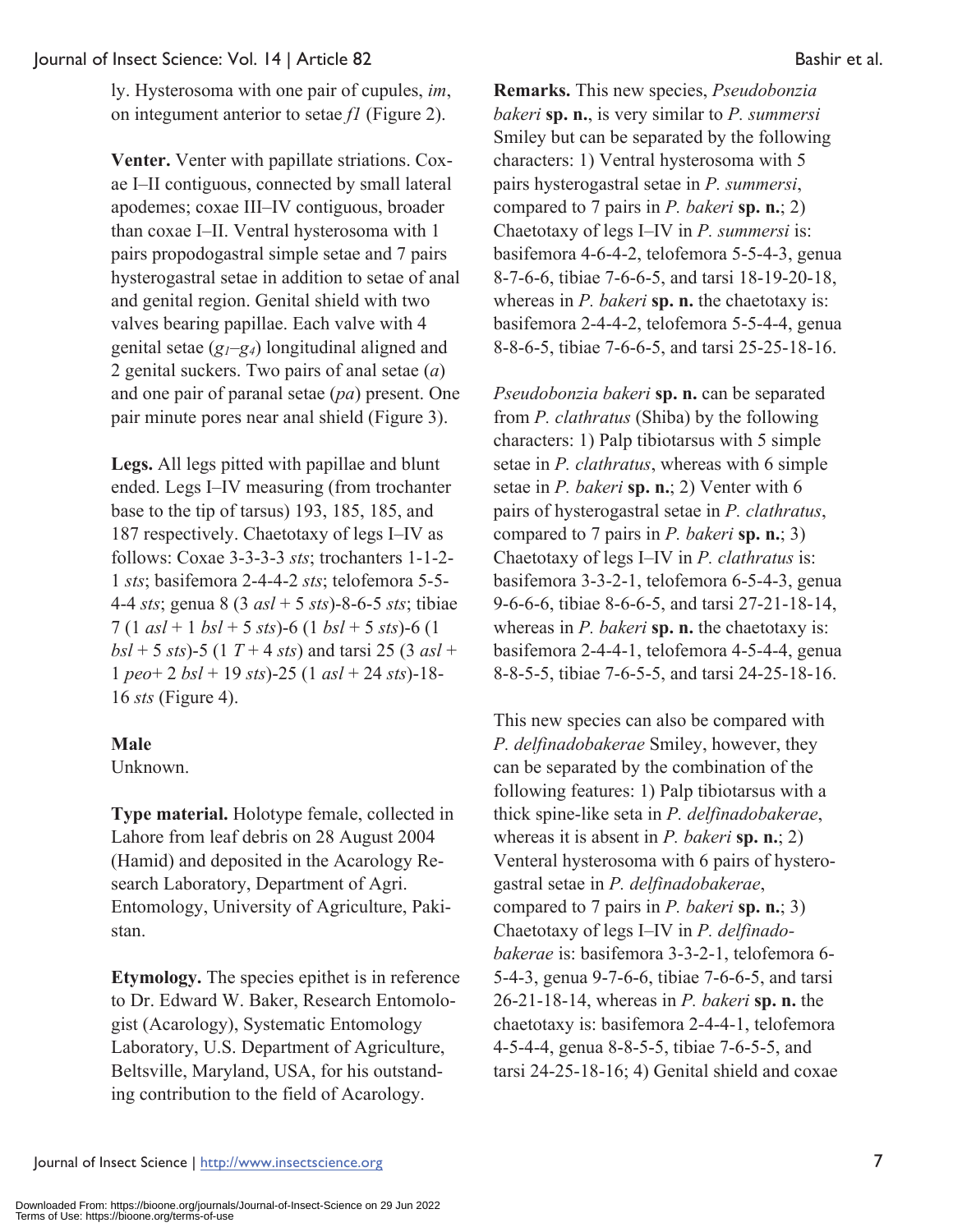are papillate in *P. bakeri* **sp. n.**, whereas they are reticulated in *P. delfinadobakerae*.

#### **References**

Arbabi M, Golmohammadzadeh NK, Askari M. 2002. Plant mite fauna of Sistan-Baluchestan and Hormozgan provinces. *Journal of Entomological society of Iran* 22(1): 87-105.

Baker EW, Hoffmann A. 1948. Acaros de la Familia Cunaxidae. *Anales de la Escuela Nacional de Ciencias Biologicas Mexico* 5(3- 4): 229-273.

Bashir MH, Afzal M, Akbar S. 2008. A new species of genus *Pseudobonzia* Smiley (Prostigmata: Acari) from Punjab, Pakistan. *Biologia* 54(1): 77-82.

Bashir MH, Afzal M. 2006. A new species *Coleoscirus trudus* (Acari: Cunaxidae) from Pakistan. *Pakistan Entomologist* 28(2): 73-77.

Bashir, MH, Afzal M, Ashfaq M, Khan BS. 2008. On the identity of two new species of the genus *Coleoscirus* (Acari: Cunaxidae) with annotations on the genus from Pakistan. *Pakistan Journal of Agricultural Sciences* 45(4): 452-458.

Berlese A. 1916. Centuria Seconda di Acari Nuovi. *Redia* 12(1): 127-177

Berlese A. 1888. Acari Austro-Americani quos collegit Aloysius Balzan. *Bollettino della Società Entomologica Italiana* 20: 177-222.

Chaudhri WM, Akbar S. 1985. Studies on Biosystematics and Control of Mites of Field Crops, Vegetables and Fruits Plants in Pakistan. *U.A.F. Technical Bulletin No. 3*. University of Agriculture.

Chaudhri WM. 1977. Description of the mite of the family Cunaxidae (Acarina) from Pakistan. *Pakistan Journal of Agricultural Sciences* 14: 41-52.

Corpuz-Raros LA, 2007. Additional species of Bonziinae and Cunaxoidinae and description of the male of *Coleoscirus horidula* (Tseng) (Coleoscirinae) from the Philippines (Cunaxidae, Acari). *Asia Life Sciences* 16(2): 153-173

Den Heyer J. 1976. *Scutascirus*, a new Cunaxid genus (Prostigmata: Acari) from South Africa. Wetenskaplike Bydraes van die Pu vir Cho Reeks B. *Natuurwetenskappe* 93: 1-10.

Den Heyer J. 1977. Six new species of *Pseudobonzia* Smiley, 1975 (Prostigmata: Acari) from the Ethiopian Region. *Journal of Entomological Society of Southern Africa* 40(2): 171-194.

Den Heyer J. 1978. Coleoscirinae, a new cunaxid subfamily and two New South African species of *Coleoscirus* Berlese, 1916. (Prostigmata: Acari). *Acarologia* 20(4): 522- 541.

Den Heyer J. 1980a. Six new species of sub family Coleoscirinae (Cunaxidae: Actinedida: Acarida). *Phytophylactica* 12: 105-128.

Den Heyer J. 1980b. *A classification system for the family Cunaxidae (Actinedida).* Publication of the University of the North, Series A 23: 1-12.

Den Heyer J. 2011. Some statistics on the taxonomy of the family Cunaxidae (Acari: Prostigmata). In: Moraes GJ de, Proctor H, Editors. Acarology XIII: Proceeedings of the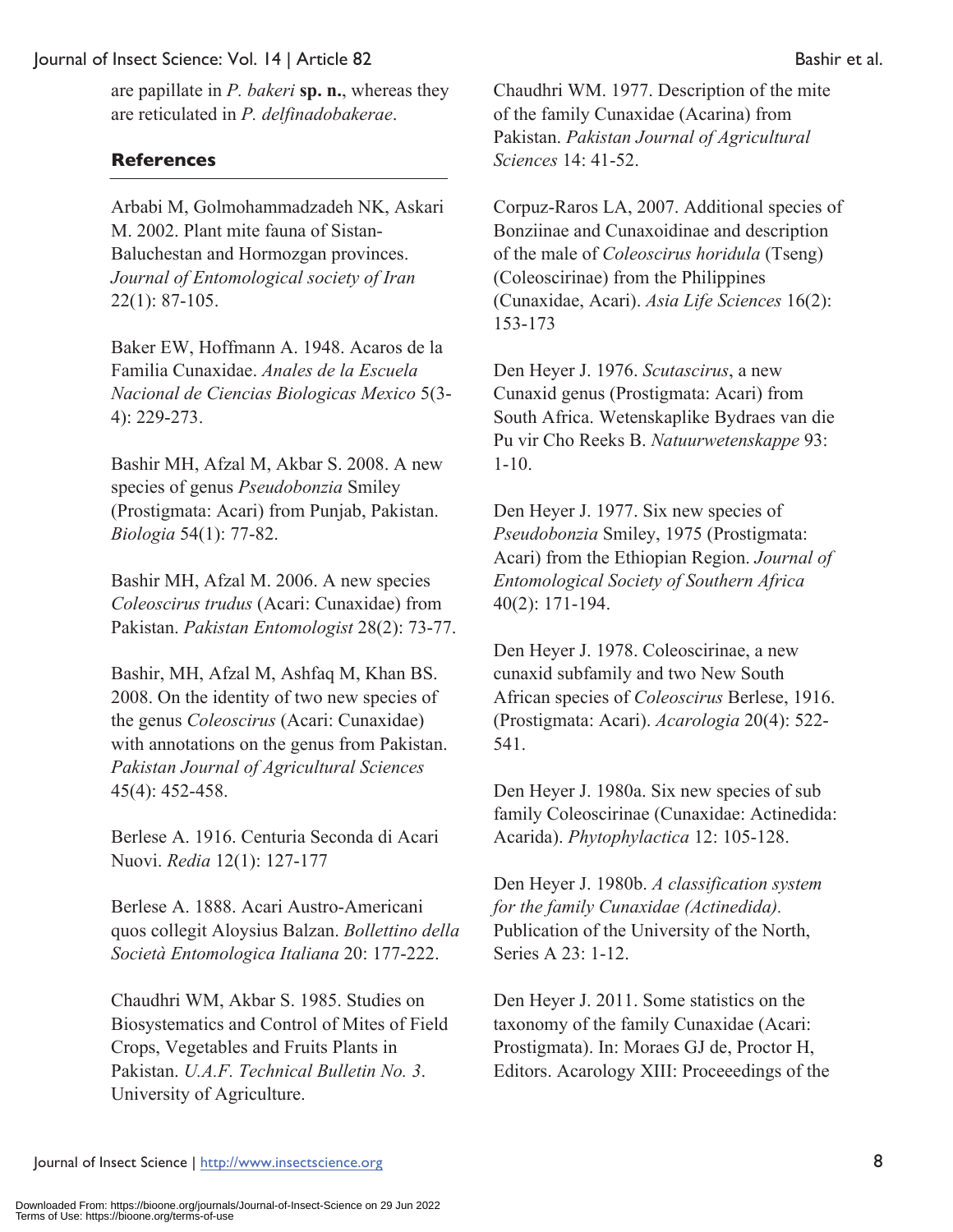International Congress. *Zoosymposia* 6: 1- 304.

de-Oliveira AJ, Daemon E. 2003. Qulaitative and quantitative assessment of mites (Acari) in domiciliary dust in rural dwellings in the "Zona da Mata" region, Minas Gerais, Brazil. *Revista Brasileira de Zoologica* 20(4): 675- 679.

Ewing HE. 1917. New Acarina. Part II, Description of new species and varieties from Iowa, Missouri, Illinois, Indiana and Ohio. *Bulletin of American Museum of Natural Histor*y 37(2): 149-172.

Inayatullah, Shahid M. 1993. Three new predatory mites of genus *Pseudocunaxa* Smiley (Acarina: Cunaxidae) from Pakistan. *Pakistan Journal of Zoology* 25(4): 315-320.

Kaluz S. 2009. Two new Palearctic mite species of the family Cunaxidae (Acari: Prostigmata). *Zootaxa* 2198: 27-40

Kethley J. 1990. Acarina: Prostigmata (Actinedida) In: Dindal DL, Editor. *Soil Biology Guide*. pp. 667–756. John Wiley and Sons.

Kuznetzov NN, Sizova JY. 1978. The predaceous mite fauna of cotton fields in Uzbekistan. *Uzbekskii Biologicheskii Zhurnal* 40: 59-64.

Liang GW. 1984. A new species and a new record of the genus *Pseudobonzia* from China. *Acta Zootaxonomica Sinica* 9: 49-51.

Lin J-Z, Zhang Y-X, Ji J. 2001. Three new species of Cunaxidae from Fujian, China. *Systematic and Applied Acarology* 6: 145-153.

Lord FT. 1949. The influence of spray programs on the fauna of Apple orchards in Nova Scotia. III. Mites and their predators. *Canadian Entomologist* 31: 202-214.

Luxton M. 1982. Some new species of mites from New Zealand peat soils. *New Zealand Journal of Zoology* 9: 325-332.

Mejía-Recamier BE, Palacios-Vargas JG. 2007. Three new species of *Neoscirula*  (Prostigmata: Cunaxidae) from a Tropical dry forest in Jalisco, Mexico. *Zootaxa* 1545: 17- 31

Muhammad T, Chaudhri WM. 1992a. Two new mite species of genus *Coleoscirus* Berlese (Acarina: Cunaxidae) from Pakistan. *Pakistan Journal of Zoology* 24(4): 309-311.

Muhammad T, Chaudhri WM. 1992b. Genus *Coleoscirus* Berlese (Cunaxidae: Acarina) from Pakistan. *Pakistan Entomologist* 14(1-2): 97-103.

Nesbitt HHJ. 1946. Three new mites from Nova Scotian apple trees. *Canadian Entomologist* 68: 15-22.

Schruft G. 1971. *Haleupalus oliveri* new species, A "Thorn-palped" mite on grape vines (*Vitis* Spp.) Acari: Cunaxidae. *Deutsche Entomologische Zeitschrift* 18(4-5): 379-382.

Sepasgosarian H. 1984. The world genera and species of the family Cunaxidae (Actinedida: Acarida). *Zeitschrift für Angewandte Zoologie* 71: 135-150.

Sergeyenko AL. 2003. A new species of mites of the genus *Cunaxa* (Acarina: Prostigmata: Cunaxidae) from Crimea (Ukraine). *Acarina* 11(2): 225-229.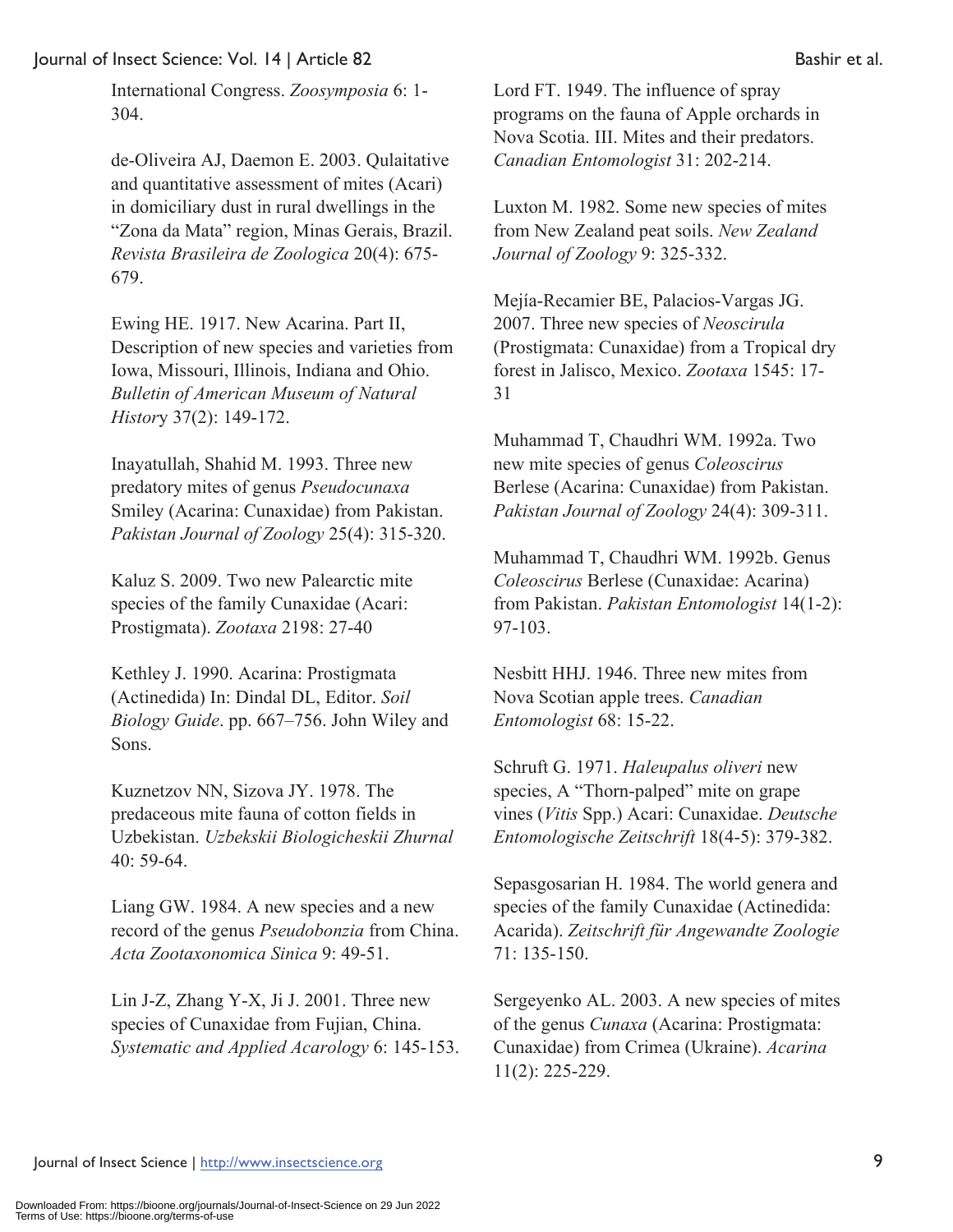Sergeyenko AL. 2005. A new species of the mite genus *Pseudobonzia* Smiley, 1975 (Acarina: Prostigmata: Cunaxidae) from Ukraine. *Acarina* 13(2): 159-163

Sergeyenko AL. 2006. New species and new record of mites of the genus *Rubroscirus* Den Heyer, 1979 (Acarina: Prostigmata: Cunaxidae) from Ukraine. *Acarina* 14(1): 103-107

Sergeyenko AL. 2009. New mite species of the genus *Cunaxa* (Acari: Prostigmata: Cunaxidae) from the Crimea, Ukraine. *Zootaxa* 2161: 1-19.

Sergeyenko AL. 2011. Mites of the genera *Pulaeus* and *Lupaeus* (Acari: Prostigmata: Cunaxidae) of Crimea, Ukraine. *Zootaxa* 3088: 54-68

Sionti PG, Papadoulis GT. 2003. Cunaxid mites of Greece (Acari: Cunaxidae). *International Journal of Acaroloy* 29(4): 315- 325

Skvarla MJ, Dowling APG. 2012. Some new Armascirine cunaxids (Acari: Prostigmata: Cunaxidae) from the Eastern United States. *Zootaxa* 3194: 1-34.

Skvarla MJ, Fisher JR, Dowling APG. 2011. A new species of *Neoscirula* (Acari: Cunaxidae: Coleoscirinae) from the Ozark highlands (USA), with a note on biogeography. *Acarologia* 51(3): 283-293.

Smiley RL. 1975. A generic revision of the mites of the family Cunaxidae (Acarina). *Annals of the Entomological Society of America* 68(2): 227-244

Smiley RL. 1992. *The predatory mite family Cunaxidae (Acari) of the world with a new classification*. Indira Publishing House.

Swift SF. 1996. Two new species of *Dactyloscirus* (Acari: Prostigmata: Cunaxidae) in the Hawaiian Islands. *Anales del Instituto Biologia, Universidad Nacional Autonoma de Mexico, Serie Zoologia* 67(2): 225-237.

Tagore A, Putatunda BN. 2003. Mites associated with some ornamental plants at Hisar, Haryana. *Pest Management and Economic Zoology* 11(1): 37-44.

Thor S, Willmann C. 1941. Acarina Prostigmata 6-11 (Eupodidae, Penthalodidae, Penthaleidae, Pachygnathidae, Cunaxidae). *Das Tierreich* 71a: 1-186.

Tseng YH. 1980. Taxonomical study of the mite family Cunaxidae from Taiwan (Acarina: Trombidiformes). *Quarterly Journal of Taiwan Museum* 33(3-4): 253-277.

Walter DE, Kaplan DT. 1991. Observations on *Coleoscirus simplex* (Acarina: Prostigmata), a predatory mite that colonizes greenhouse cultures of rootknot nematode (*Meloidogyne* spp.), and a review of feeding behavior in the Cunaxidae. *Experimental and Applied Acarology* 12(1-2): 47-59.

Walter DE. 1999. Cryptic inhabitants of a noxious weed: Mites (Arachnida: Acari) on *Lantana camara* L. invading forests in Queensland. *Australian Journal of Entomology* 38: 197-200

Youssef AA, El-Badry EA, Hykal IH. 1980. Mites inhabiting cotton and associated weeds in Egypt. *Bulletin of the Entomological Society of Egypt* 60: 223-227.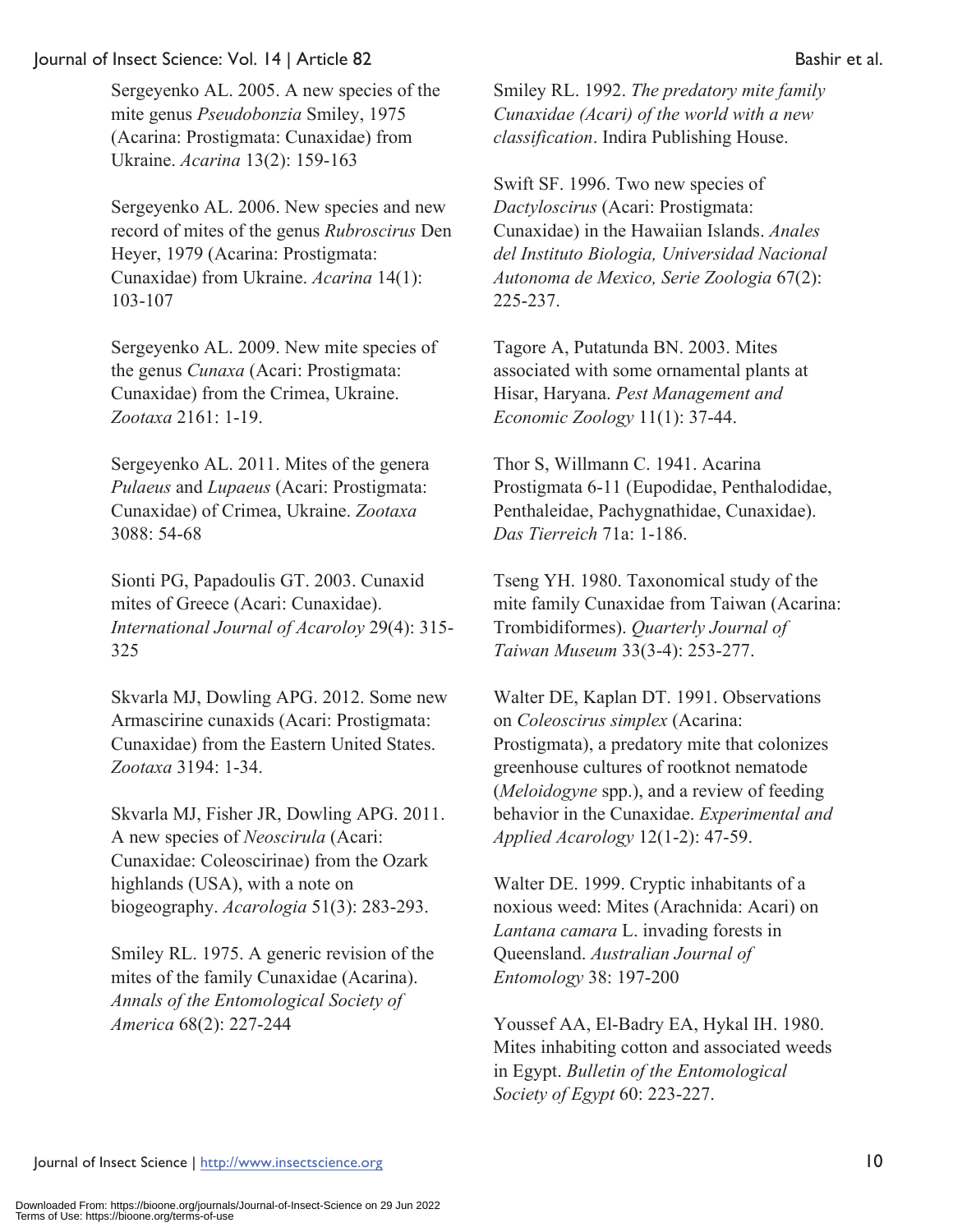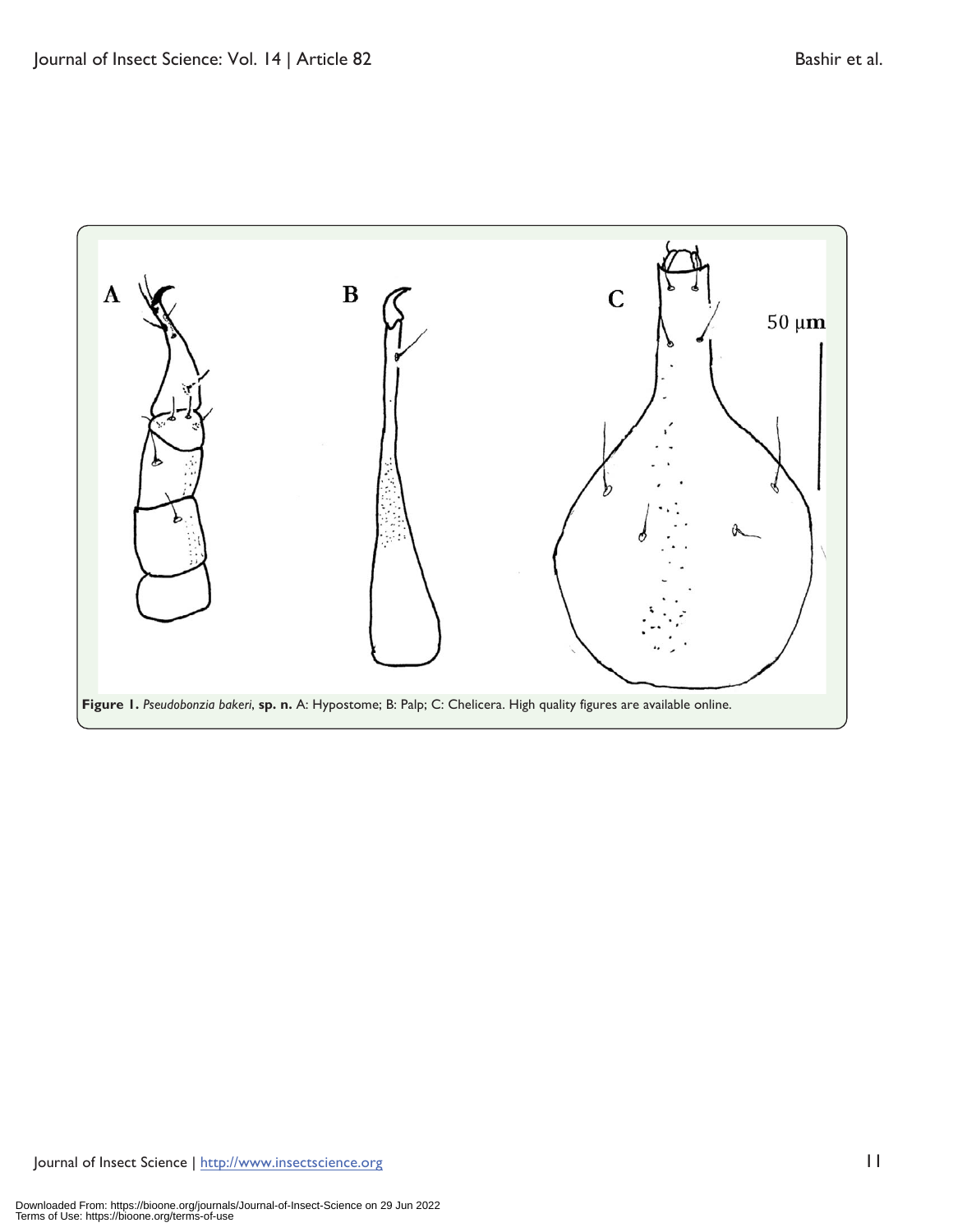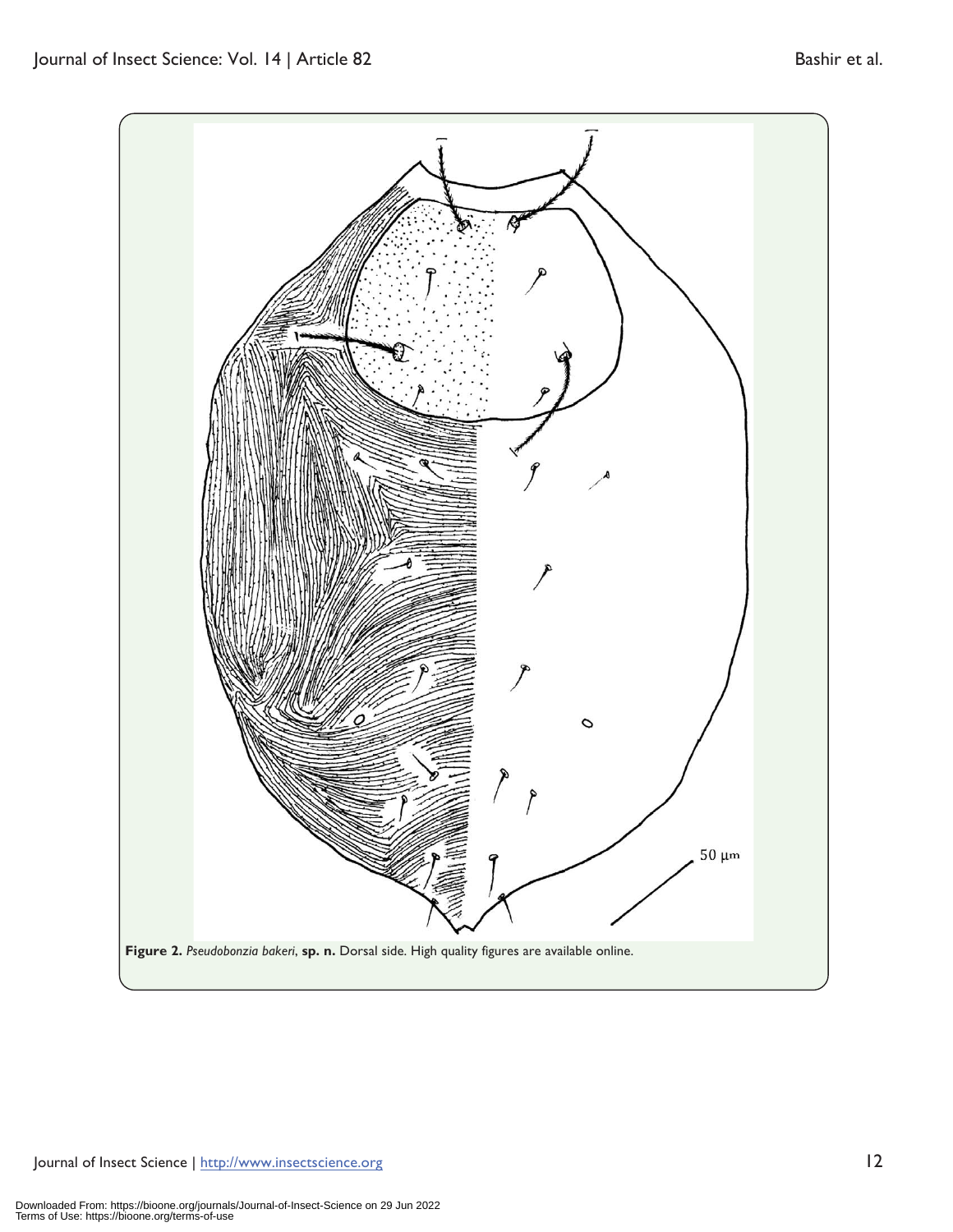